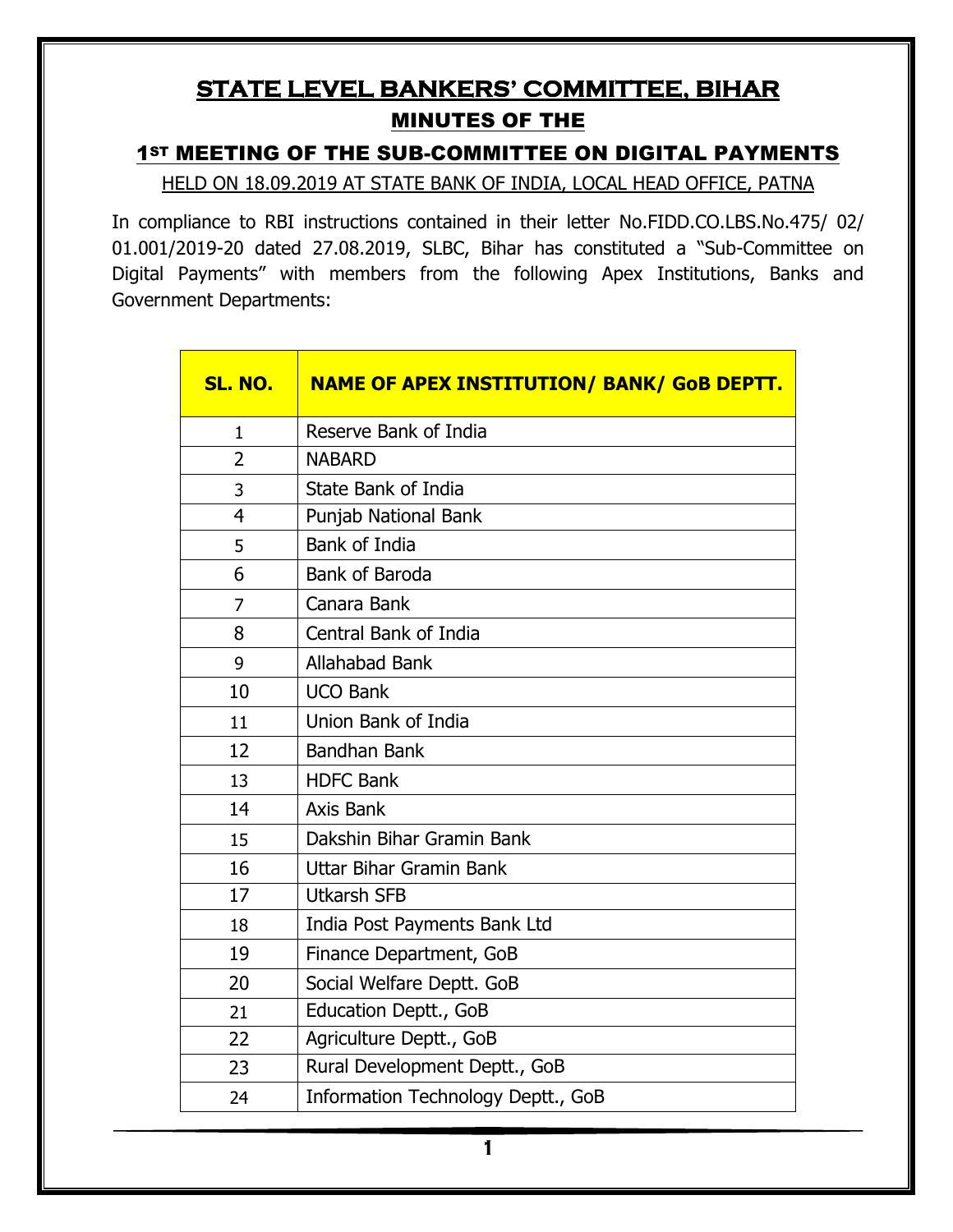The first meeting of the "Sub-Committee on Digital Payments" was held on 18.09.2019 at SBI, LHO, Patna and was presided over by Shri Prasad Tonpe , General Manager & Convenor, SLBC, Bihar. The list of participants of the meeting is attached as **Annexure –I**.

**2. Shri R.K.Das , AGM SLBC**, welcomed the members of the Committee to its very first meeting and read out the membership list for the convenience of the participants. He informed that SLBC Bihar had already initiated the process of constituting a Sub-Committee on IT related issues, but , in the meantime RBI instructions to form a Sub-Committee on Digital Payments was received. As the objective of both the Committees are same, it was decided to rename the newly constituted Sub-Committee on IT Related Issues as Sub-Committee on Digital Payments.

**3.** Outline the importance of the Sub-committee **Shri Prasad Tonpe, GM & Convenor, SLBC** briefly explained the objectives of setting up the Committee. He invited comments / suggestions from members on various aspects of digital outreach e.g DBT, BC Model of Banking, financial literacy, contribution of Payment Banks in financial inclusion, ATMs, PoS etc.

**Shri Tonpe** informed the members that consequent to RBI Governor's meeting with CEOs of PSBs, in compliance to an action point of that meeting, IBA had advised SLBC Convenor banks to adopt one district in the States they were SLBC Convenor for making it 100% digitally enabled within a time frame of 1 year. He told that SBI has proposed Jehanabad District for making it 100% digitally enabled and appealed all banks operating in the district to initiate all possible steps to broaden and deepen the digital reach in Jehanabad. All banks welcomed the proposal and assured their all-out support.

**4.** Talking on a few issues and suggestions, **Shri D. Balamurugan, CEO, JEEVIKA and Commissioner - Self Employment, Rural Development Department, GoB,** told that:

(i) "Bank Sakhis", the trained lady members of JEEVIKA sponsored SHGs, were working as BC Agents and playing a vital role in Financial Inclusion. Unlike some BC Agents sponsored by Banks, Bank Sakhis were not shifting their operational establishment and were working at the very location initially allotted to them. He requested banks to engage Bank Sakhis whenever there were vacancies of BC Agents.

(ii) He requested that all banks should enable dual authentication facility at their BC points to allow withdrawal of cash by SHGs.

**2**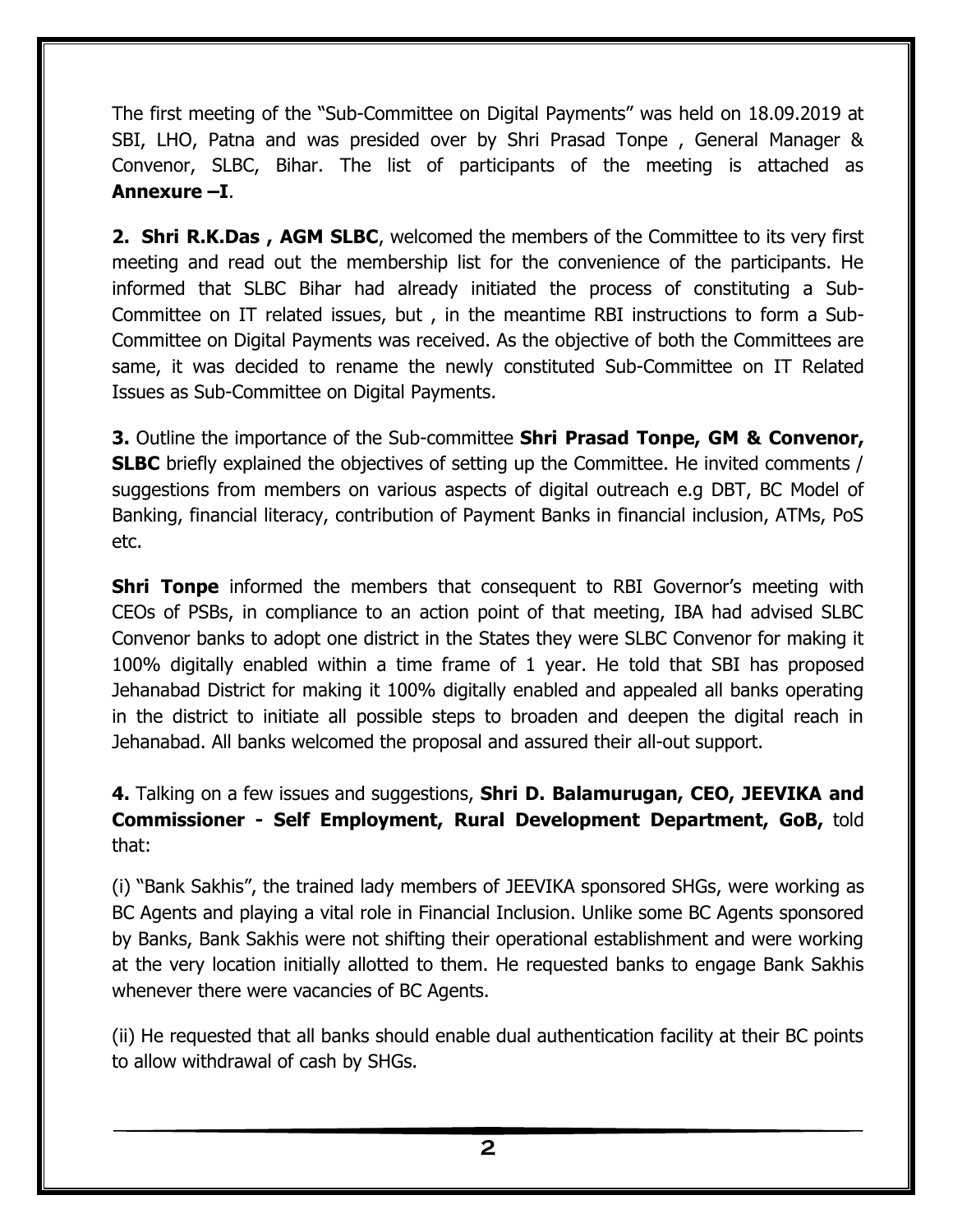(iii) Rural Development Department, GoB had been making Aadhar Based Payments under Lohiya Swachchh Yojana and NREGS to lacs of people in Bihar. But as many as 7-8% DBTs to beneficiaries were getting failed due to two reasons – non-seeding of Aadhar no. & Non-mapping of Aadhar seeded accounts with NPCI portal. Banks should look into this seriously to bring down the instances of DBT failures.

(iv) JEEVIKA had been doing efforts to spread financial literacy and henceforth it would be doing financial literacy campaigns more extensively. Banks could suggest JEEVIKA if anything specific they wished to include in these campaigns.

**5.** Speaking on the importance of constituting the Sub-Committee on Digital Payments, the **RBI representative** explained in detail the background behind setting up of the High Level Committee on Deepening of Digital Payments by RBI and some of its recommendations which, inter alia, included leveraging the SLBC platform for deepening digital payments. He also highlighted some steps taken by RBI to increase the digital footprint e.g. e-BAAT programme , waiver of RTGS & NEFT charges, extending transaction hours for RTGS & NEFT, increasing number of billers on Bharat Bill Payment System, issuance of discussion paper on Payment Gateways & Payment Aggregators etc. He thanked SLBC, Bihar for its proactive approach in forming the Sub-Committee and pinned his hope on the Sub-Committee in deepening the reach of Digital Payment in the State especially the rural and semi-urban areas.

He suggested that as customers were not aware of the intricacies of Aadhar Seeding and NPCI mapping, banks should proactively ask the customers at the time of opening their accounts about their choice of Aadhar Seeding their accounts and getting them mapped with NPCI. He emphasised that since the BC points opened accounts but did not do Aadhar Seeding and NPCI mapping at their end , the aspects of Aadhar Seeding and NPCI mapping was required to be taken care of more carefully in such cases.

He also cited his interaction with NPCI officials advising a probable solution to DBT failures in already seeded and mapped accounts to first delink and then re-link them.

Mentioning Cyber Frauds in digital transactions, he told that besides other aspects, filing of FIRs and recovery of defrauded amount were big issues. He opined that it would be proper to have a police representative in the meetings of the Sub-Committee to shed light on upto-date status of cyber frauds.

**6.** Representative from **Finance Department**, **GoB** informed that they had a received a letter from Govt. of India citing non-Aadhar seeding of customers' accounts and their non-

**3**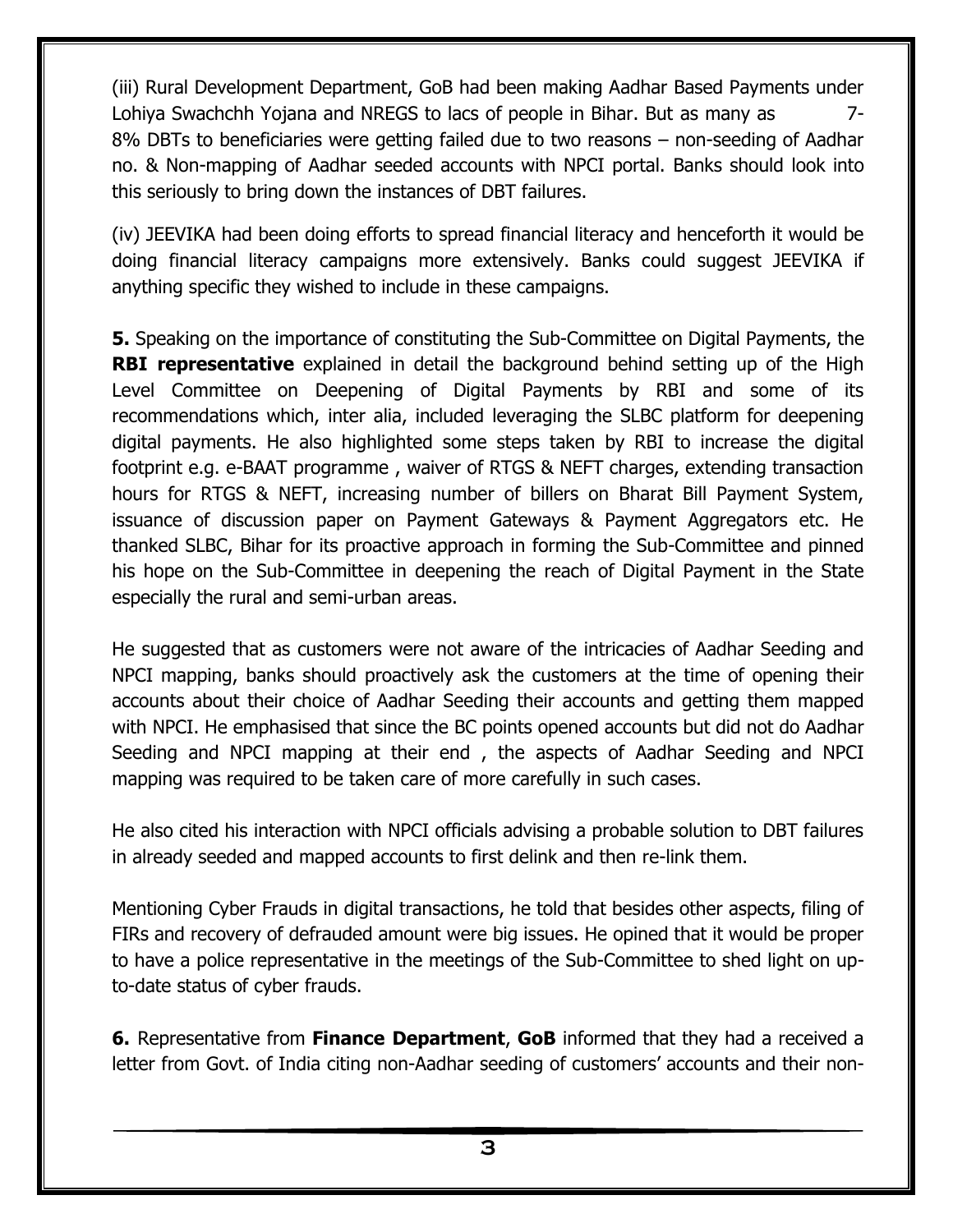mapping with NPCI as main reasons of DBT failures. Banks should see that both the issues were addressed effectively.

Talking on popularizing P2G transactions in the State, he informed that GoB has floated BNAS portal through which individuals / institutions could make payment to any GoB department

**7.** Representative from **Agriculture Department, GoB** mentioned that their department was extending financial assistance to farmers under various schemes invariably through DBT and there were a number for transaction failures due to non-seeding or non-mapping with NPCI.

He also informed that the banks maintaining beneficiaries' accounts did undue delay in advising the reasons for return/ failures of DBT transactions. It was informed by a number of bank representatives that it was the bank pushing DBT transactions which would receive the reasons for return and advise the same to the user departments accordingly.

He also suggested to display an advisory in a vernacular language at branches, especially rural and semi urban ones, that those planning to reap the benefits of any Govt. scheme must give their consent to get their accounts Aadhar Seeded and NPCI mapped.

**8.** Representative of **Dakshin Bihar Gramin Bank** explained the various modes of DBT transactions. He told that maximum number of DBT failures are related to PFMS and NPCI and suggested that it would be useful to invite their representatives also in the meeting of this Sub-Committee for better understanding and speedy resolution of problems.

**9. JEEVIKA** representative raised the issue of the non-reconciliation of transactions at BC points wherein customer accounts were debited and cash paid to them but BCs' accounts were not credited. Some banks informed that they had a well-established dispute resolution system and failed Aadhar based failed transactions were reported to NPCI on T+1 basis failing which NPCI levied penalty of Rs 25 per transaction. Representative from DBGB told that they had a large number of such pending cases and requested that RBI / NPCI should find some way to resolve the issue.

**10**. Talking on P2G transactions, Finance Department representative, GoB, told that there was a dedicated portal for collecting P2G payments which provided payment of various taxes to Bihar Govt. departments by connecting to debit card/ Credit card/ Internet banking of many banks and on-boarding more and more banks to it would increase P2G transactions.

**11.** The meeting came to an end with extension of vote of thanks to all participants by AGM, SLBC Bihar.

$$
= 0=0=0=0=0=
$$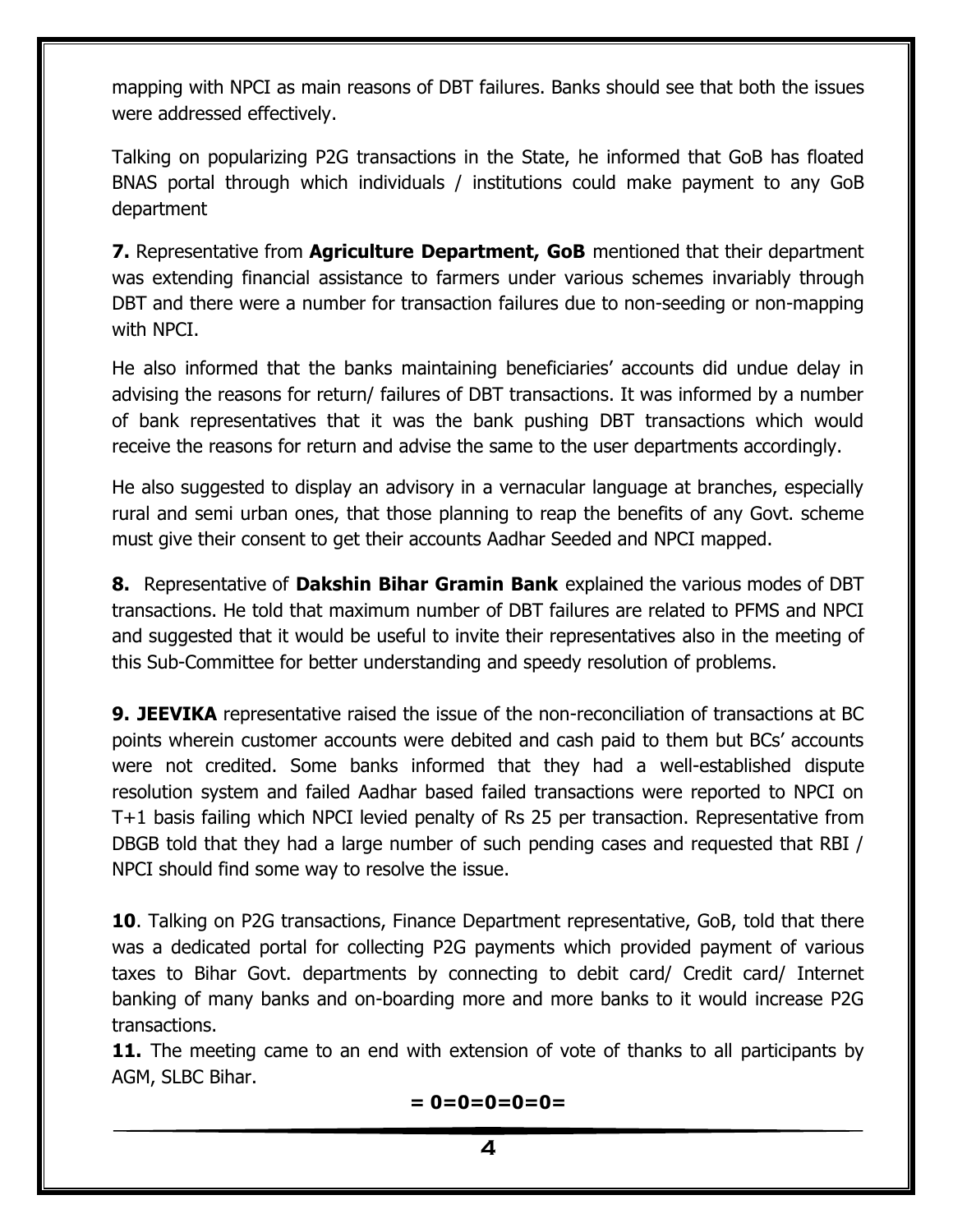# **ACTION POINTS**

1. The DBT pushing banks should send the details of failed transactions along with reason(s) for returns to the user department within a reasonable time say maximum 10 days from the date of failure of DBT transactions.

#### **[Action by: All DBT pushing banks]**

2. The functionality of biometric authentication by two signatories of a SHG be made available by all banks at their BC points for making withdrawals from their accounts.

#### **[Action by: All banks]**

3. Representatives from UIDAI, NPCI, PFMS and Police (Cyber Cell) be invited in the meeting of the SLBC Sub-Committee on Digital Payments for better coordination on digital payment issues. **[Action by: SLBC]**

4. Banks should display prominently in all their rural and semi urban branches and BC points a notice in vernacular language intimating their customers to submit their mandate in case they wished to use their accounts customers desiring to use their accounts to receive any Govt. subsidy/ grant / financial help etc.

#### **[Action by: All banks]**

5. Banks should collect the mandate from their customers to Aadhar seed their accounts and map them with NPCI at the time of opening of the account itself.

#### **[Action by: All banks]**

6. All banks operating in Jehanabad District should increase their digital offerings to make the district 100% digitally enabled by August 2020.

#### **[Action by: All banks operating in Jehanabad District & LDM Jehanabad]**

$$
= 0=0=0=0=0=
$$